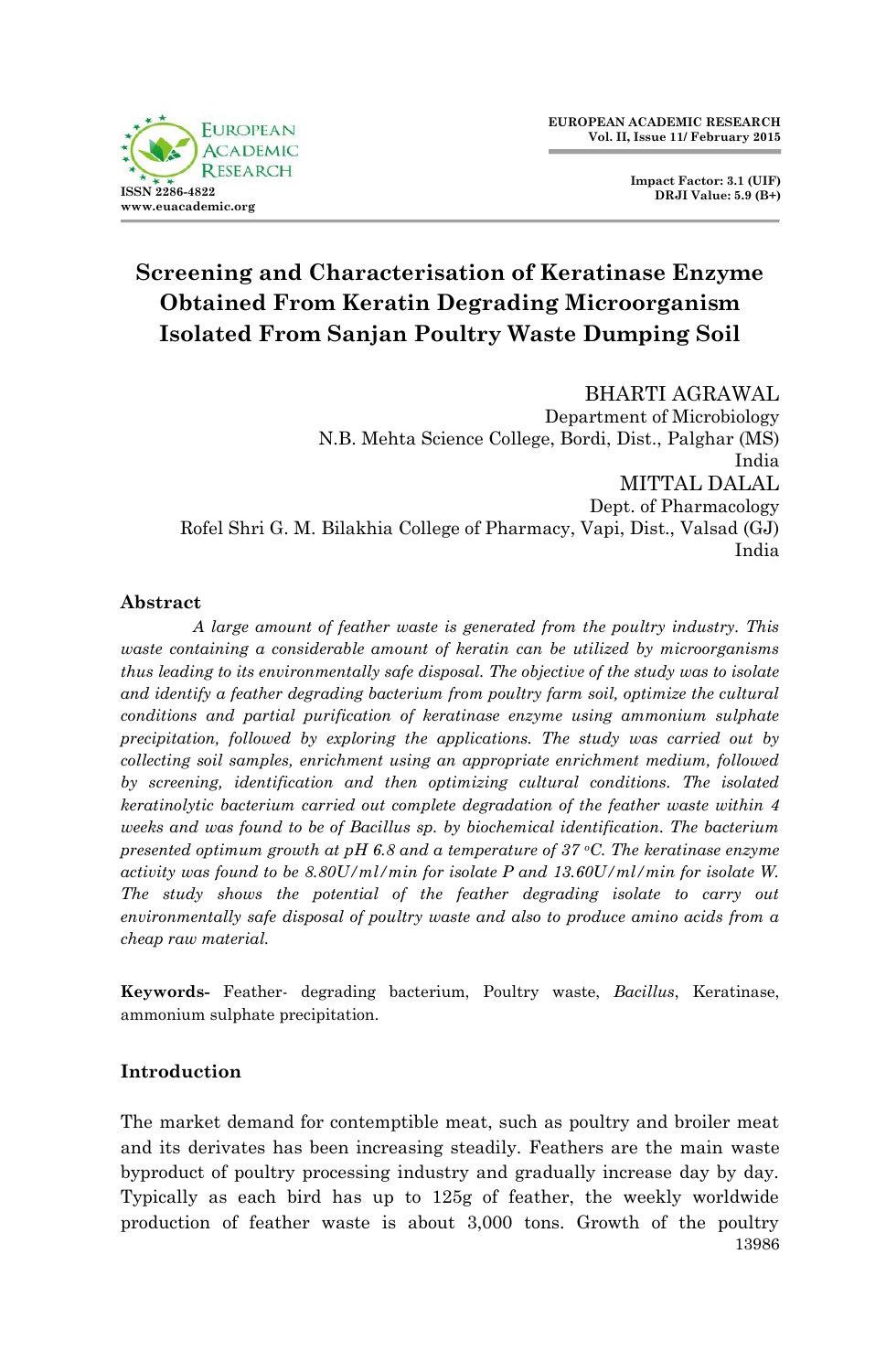#### **Bharti Agrawal, Mittal Dalal**: **Screening and Characterisation of Keratinase Enzyme Obtained From Keratin Degrading Microorganism Isolated From Sanjan Poultry Waste Dumping Soil**

industry resulted in the generation of an increased quantity of organic solid wastes, including poultry feathers. The United States and the European countries mainly the United Kingdom generate about respectively 4 billion pounds and 150,000 tons of feather waste per annum respectively. The poultry waste generated from processing industries in India is 350 million tons per year 1-3 . These poultry feathers are dumped, used for land filling, incinerated or buried, which involves problems in storage, handling, emissions control and ash disposal. Discarded feather also causes various human ailments including chlorosis, mycoplasmosis and fowl cholera etc<sup>2</sup> . Also the feather flour obtained after baking and milling of feathers is the carrier of the unconventional infectious agent, the prion protein, the causative agent of a group of diseases called transmissible spongiform encephalopathies (TSE) that include mad cow disease, scrapie, kuru and Creutzfeld- Jakob disease<sup>4</sup> . Feather is composed of over 90% (w/w) protein, the main component being β- keratin, a fibrous and insoluble protein highly cross- linked with disulfide bonds.Considering its high protein content, this waste could have a great potential as a source of protein and amino acids for animal feed and for many other applications. Despite the recalcitrance (hard to deal with), keratin wastes can be efficiently degraded by specific proteases such as keratinase. The production of keratinases has been a domain of saprophytic and dermatophytic fungi, actinomycetes and some *Bacillus* species. Many of the current studies are focussing on potential use of keratinases of bacterial origin for the industrial treatment of keratin containing materials.

# **Materials and Methods**

**Sample collection: Soil** samples were collected from regular feather dumping site of Sanjan poultry processing plant, Gujarat, India in sterilized sampling bottles. The samples were taken from 30 cm depth from the surface of the soil. The samples were brought into the laboratory and processed for analysis on the same day. The sample was then stored at  $4^{\circ}$ C for further uses.

## **Isolation of feather (keratin) degrading micro- organism**

**Enrichment:** 1gm of poultry waste was serially diluted in order to reduce the initial number of micro organisms. This dilution was then inoculated into 250 ml Erlenmeyer flask containing sterile 100ml of soyabean casein digest broth medium. The flask was incubated at room temperature for 2 days. After incubation, one loop full enriched sample from above flask was streaked on the sterile soyabean casein digest agar medium plates. The streaked plates were then incubated at  $37^{\circ}$ C for 24hrs in incubator<sup>5</sup>.

**Screening on the skim milk agar plates:** Sterile Skim milk agar (Himedia) was prepared and the above isolated colonies were inoculated on the milk agar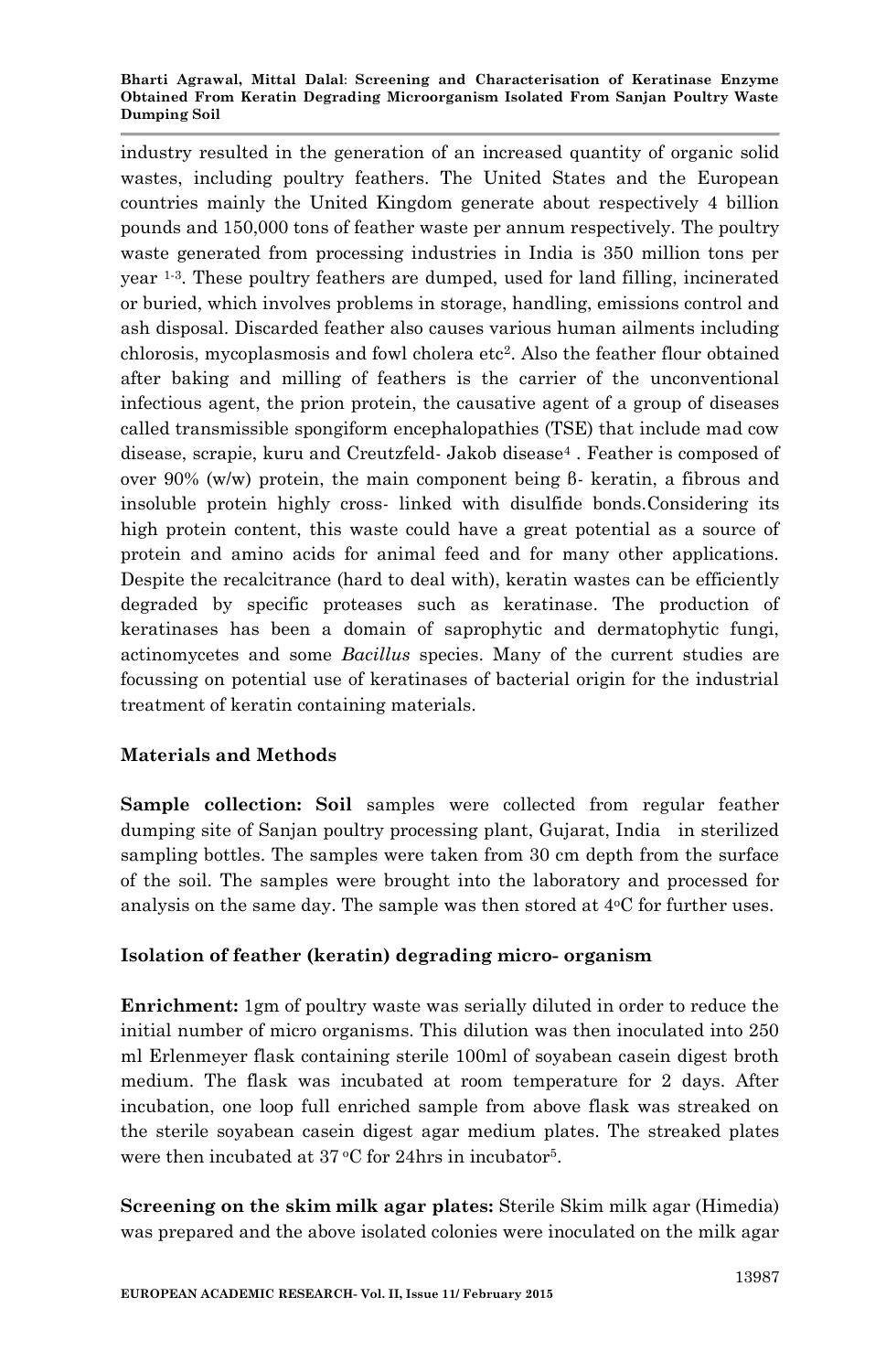plates. The plates were then incubated at  $37^{\circ}$ C for 24 hrs. The strains that produced clearing zones in this medium were selected<sup>6</sup>.

**Screening on modified feather basal medium:** Modified basal liquid medium supplemented with raw feather used for the secondary screening of selected keratin degrading bacterial isolates.Modified basal liquid medium contained the following constituents (g/L): NaCl (0.5), MgCl<sub>2</sub>.6H<sub>2</sub>O (0.1), NH4Cl (0.5), KH2PO4 ( 0.3), K2HPO4 (0.4), Feathers (10.00); pH 7.5Raw feathers were collected from the poultry farm, washed properly using tap water to remove dust particles from it followed by washing with distilled water. Washed clean white chicken feathers were dried at room temperature. The above medium was taken in 250 ml flask - each flask containing 100ml modified basal medium and 1 gm of clean and dried medium size chicken feather, which was then sterilized by autoclaving. The medium was allowed to cool and then inoculated with selected bacterial isolates. Inoculated flask was then incubated at room temperature for 4 weeks and observed weekly for feather degradation 2,3,7-9 .

**Identification & Characterization of isolated feather degrading bacteria:** Gram staining, motility test and morphological tests<sup>2,5,6,10-12</sup>. IMVIC test, Urease test, Catalase test, Carbohydrate fermentation test. The results of all the above mentioned tests are compared with Bergey's Manual of Determinative Bacteriology, 8<sup>th</sup> edition<sup>13</sup>.

**Keratinase enzyme production:** The culture of different isolates were first inoculated in the flask containing 100ml of minimal basal medium (g/L) which was prepared as follows: NaCl (0.5), MgCl<sub>2</sub>.6H<sub>2</sub>O (0.1), NH<sub>4</sub>Cl (0.5), KH<sub>2</sub>PO<sub>4</sub> ( 0.3),  $K_2HPO_4$  (0.4), Feathers (10.00); pH 7.5. The above flasks were then incubated at 37<sup>o</sup>C for 24 hrs. All the above incubated media were then centrifuged at 5000 rpm for 15 minutes. The supernatant were then used for crude enzyme preparation <sup>14</sup> .

## **Keratinase enzyme purification:**

**By Ammonium sulphate fractionation:** Protein in the supernatant was precipitated by adding solid ammonium sulphate (20-100%). The precipitate collected by centrifugation at 1000 rpm for 40 minutes was dissolved in minimal volume of 20mM Tris-HCl buffer, pH 8.0.This is crude enzyme solution. The enzyme solution was desalted by dialysis with a cellulose dialysis bag (35 KDa pore-size) in 20mM Tris-HCl buffer at pH 8.014,15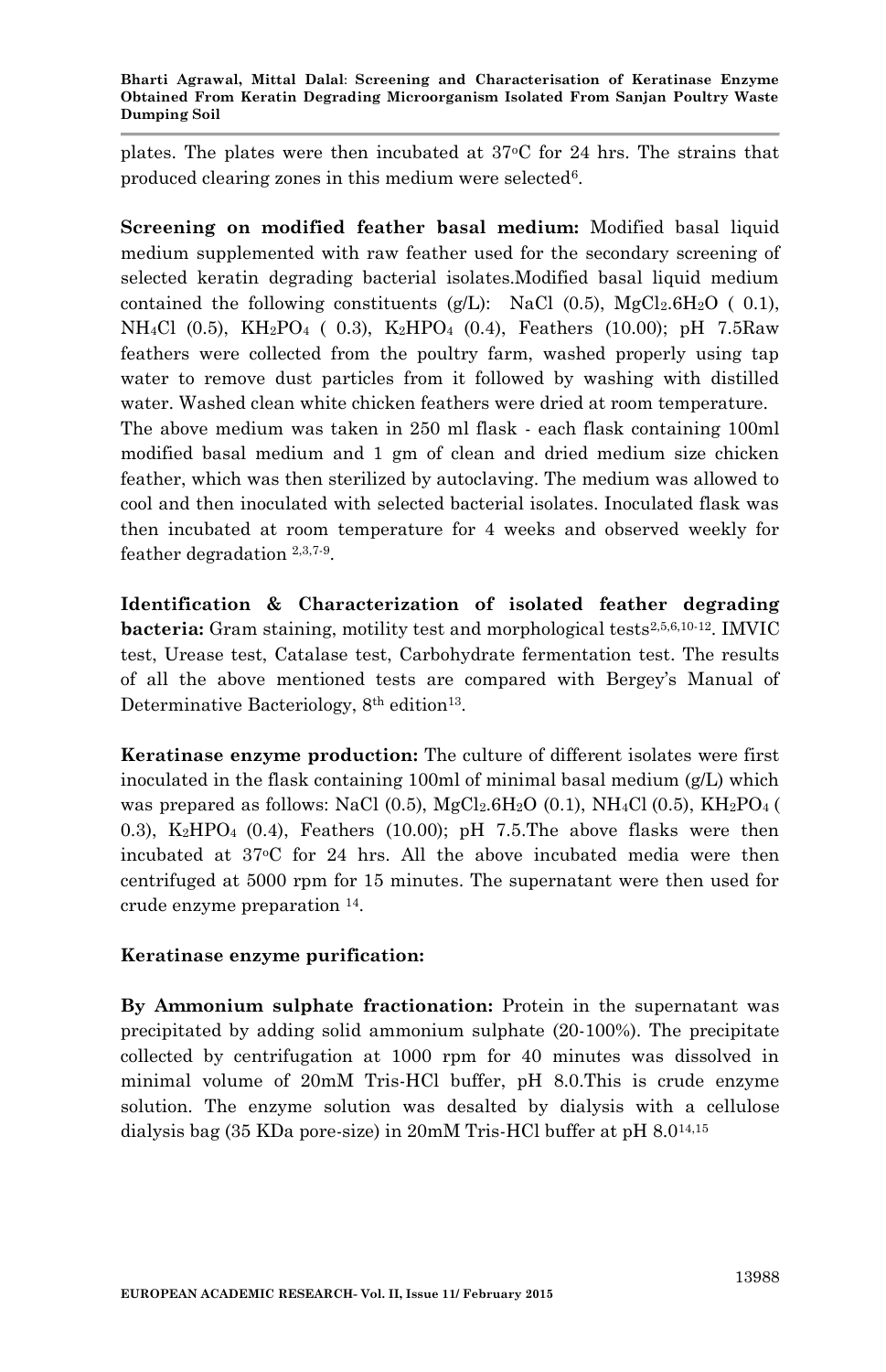## **Determination of Keratinase activity:**

**Preparation of DMSO-solubilized Keratin:** Washed chicken feathers were finely chopped with scissors into powder form. 10 grams of this fine feather powder was reacted with 500 ml of DMSO. This mixture was heated in an oven at  $100\degree$ C for 120 minutes, instead of refluxing in a reflux condenser. 1000 ml of cold acetone was then added to precipitate the soluble keratin. Precipitation was further carried out in a deep freezer for 2 hours. The precipitate was obtained by centrifugation at 10,000 rpm for 20 minutes. It was washed thoroughly, thrice, with distilled water and dried in a vacuum dryer at  $40^{\circ}$ C. 1 gram of quantified precipitate was dissolved in 20 ml of 0.05N NaOH solution. The pH of this solution was adjusted to 8 using 0.1 mol/L Tris HCl.

**Keratinase Assay:** The keratinase activity was assayed by reacting 1 ml of crude enzyme with 1 ml of the keratin solution in a water bath at  $50^{\circ}$ C with shaking for 10 minutes. The reaction was then stopped by addition of an equal volume of 20% trichloroacetic acid. The precipitate was removed by centrifugation at 10,000 rpm for 15 minutes and the optical density of the supernatant was measured at 280 nm. One unit of keratinase activity was defined as an increase in the corrected absorbance  $(A_{280})$  by 0.01 units with respect to a control, per ml per minute under the conditions described above.

## It was calculated as: *U***=4×***n***×***A***280/(0.01×10)**

Where *n* is the dilution rate; 4 is the final reaction volume (ml); 10 is the incubation time (min).

During the present study, the enzyme production by the bacterial cells in broth has been quantified as Units of Enzyme Activity per Milliliter of cell free broth per minute.

## **Optimization of culture conditions:**

**Effect of Temperature:** Tubes of soyabean casein digestive broth were inoculated with one loopful of 24 hr old culture suspension of bacteria. 4 sets were prepared each containing one tube inoculated with different isolates. Set of the tubes were incubated at different temperature such as  $8^{\circ}$ c,  $25^{\circ}$ c,  $37^{\circ}$ c and  $50^{\circ}$ c for 24 hrs. After incubation the extent of growth in each tubes were visually observed <sup>16</sup> .

**Effect of pH:** Tubes containing soyabean casein digest broth alongwith the prepared buffer of different pH as mentioned in above table was prepared. All the tubes were sterilized by autoclaving. Each tube was then inoculated with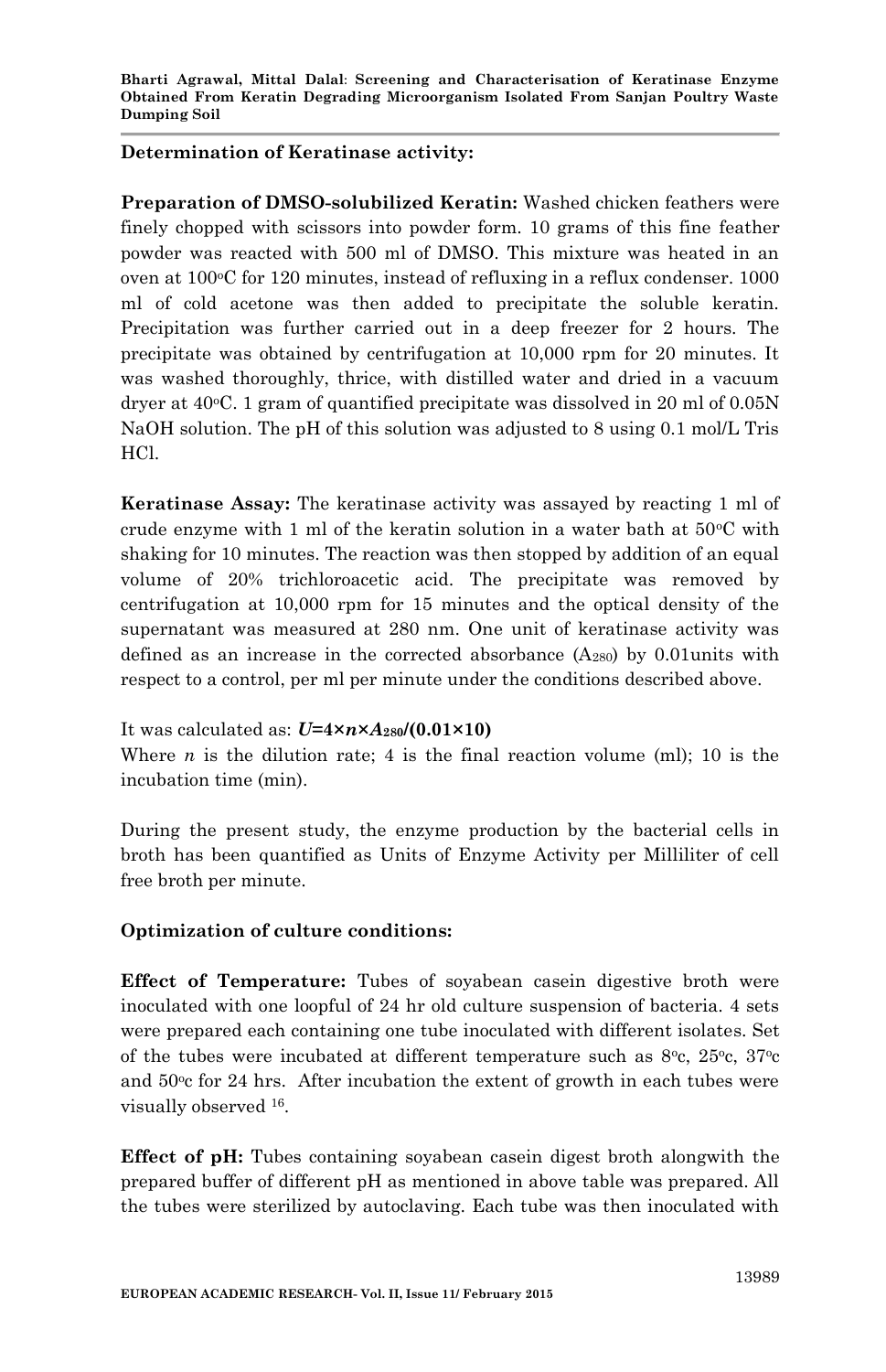one loopful of different isolates.All the tubes were incubated at 37  $\,^{\circ}$ C for 24  $hrs<sup>16</sup>.$ 

## **Results**

## **Isolation and identification:**

Soil samples from Sanjan poultry farms in Gujarat were enriched and screened for the feather degrading bacteria. On the basis of screening, two isolates (designated as isolate P & isolate W) were selected for further identification. As per the cultural, microscopic and biochemical tests, these bacteria belong to the genus *Bacillus sp*. (Table 1 & 2).

**Optimization of cultural condition:** The both bacterium presented optimum growth at pH 6.8 and a temperature of 37  $°C$  (Table3&4).

**Purification of keratinase and degradation of feathers:** Both the isolates (i.e isolate P and W) shows complete degradation of the feather within 4 weeks. The keratinase enzyme was purified from both bacterial isolates using ammonium sulphate fractionation and dialysis.The keratinase enzyme activity was found to be 8.80U/ml/min for isolate P and 13.60U/ml/min for isolate W (Table5).

| <b>Characters</b>  | Isolate-P          | Isolate-W          |
|--------------------|--------------------|--------------------|
| Size               | mm                 | mm                 |
| Shape              | Circular           | Circular           |
| Colour             | Off white          | Whitish            |
| Margin             | Entire             | Entire             |
| Elevation          | Concave            | Concave            |
| Opacity            | Opaque             | Opaque             |
| Consistency        | Dry                | Sticky             |
| <b>Gram Nature</b> | Gram positive Rods | Gram positive Rods |
| Motility           | Non motile         | Non motile         |

#### **Table1: Morphological Characteristics**

| Table: 2 Biochemical Tests after 24 hrs incubation at 37ºC. $\,$ |  |
|------------------------------------------------------------------|--|
|------------------------------------------------------------------|--|

| Test                 | Isolate-P | Isolate-W |
|----------------------|-----------|-----------|
| Catalase             | Positive  | Positive  |
| Urease               | Negative  | Negative  |
| Indole production    | Positive  | Positive  |
| Methyl red           | Positive  | Positive  |
| Voges Proskauer (VP) | Negative  | Negative  |
| Citrate Utilization  | Positive  | Positive  |
| Glucose              |           |           |
| Lactose              |           |           |
| Mannitol             |           |           |
| Sucrose              |           |           |

**Keynotes:** - Negative & + Acid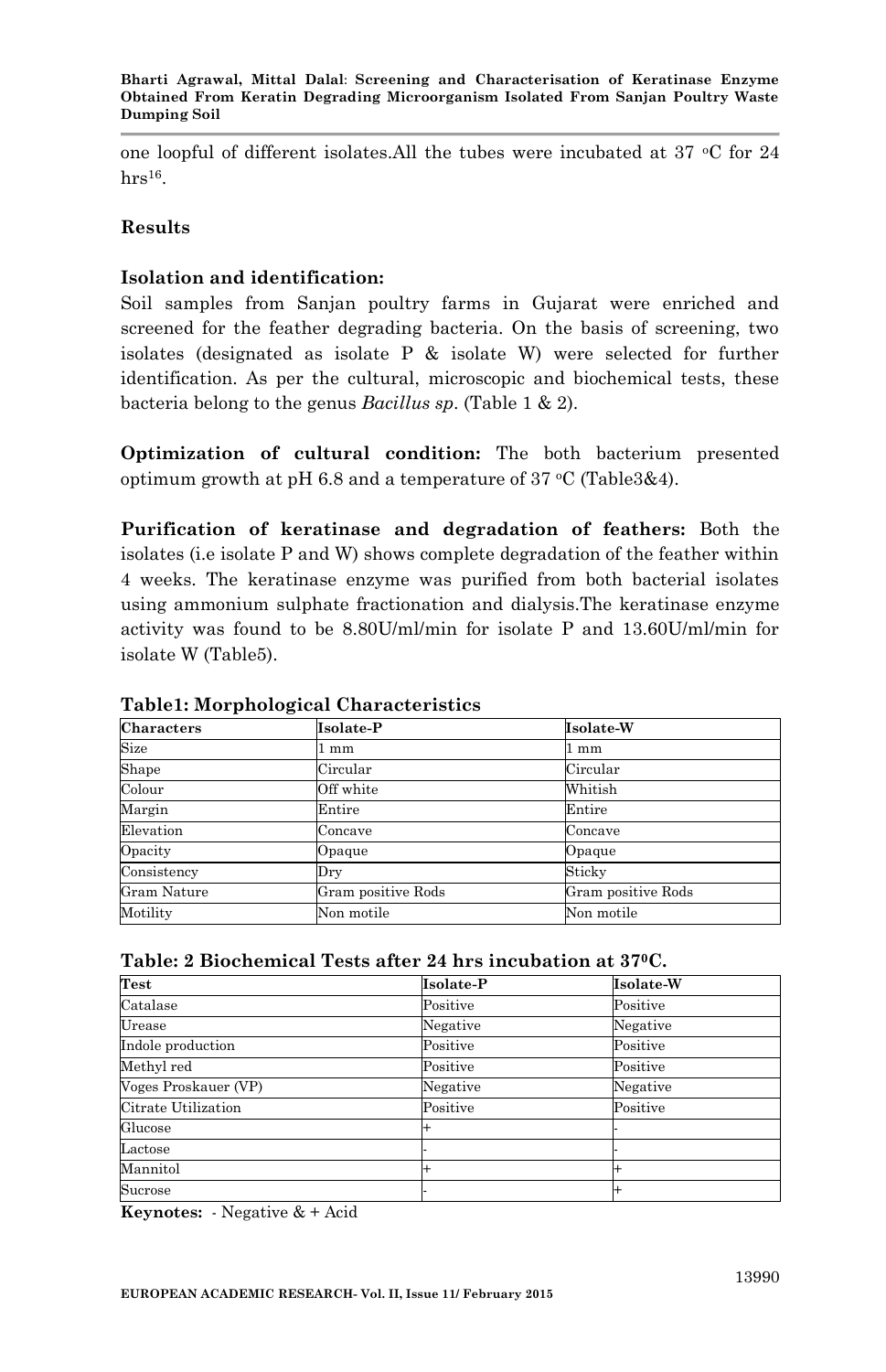**Bharti Agrawal, Mittal Dalal**: **Screening and Characterisation of Keratinase Enzyme Obtained From Keratin Degrading Microorganism Isolated From Sanjan Poultry Waste Dumping Soil**

#### **Table 3: Effect of Temperature**

|                            | <b>Isolates</b> |     |  |
|----------------------------|-----------------|-----|--|
| Temperature                |                 | M   |  |
| Refrigerator $(8^0C)$      |                 |     |  |
| Room Temp. $(25^{\circ}C)$ | $^{+++}$        |     |  |
| Incubator $(37^{\circ}C)$  | $^{+++}$        | +++ |  |
| Hot Air Oven $(50^0C)$     |                 |     |  |

**Keynotes:** - No Growth, + Scanty Growth, ++ Moderate Growth & +++ Abundant Growth

| <b>SCD Broth</b>  | Phosphate/                | pН      | of<br>Growth | of<br>Growth |
|-------------------|---------------------------|---------|--------------|--------------|
| (m <sub>l</sub> ) | citric<br>acid            |         | isolate P    | isolate W    |
|                   | buffer (ml)               |         |              |              |
| 8.0               | 2.0                       | 2.8     |              |              |
| 8.0               | 2.0                       | $3.6\,$ |              |              |
| 8.0               | 2.0                       | 4.4     | ٠            |              |
| 8.0               | 2.0                       | 5.2     | ٠            |              |
| 8.0               | 2.0                       | 6.0     | $^{++}$      | $^{++}$      |
| 8.0               | 2.0                       | 6.8     | $^{+++}$     | $^{+++}$     |
| <b>SCD Broth</b>  | <b>Tris/HCl</b><br>buffer | рH      | of<br>Growth | of<br>Growth |
| (m <sub>l</sub> ) | (ml)                      |         | isolate P    | isolate W    |
| 8.0               | 2.0                       | 7.6     | $+$          | $+$          |
| 8.0               | 2.0                       | 8.4     | $+$          | $+$          |
| <b>SCD Broth</b>  | <b>NaOH</b><br>Borax/     | pН      | of<br>Growth | of<br>Growth |
| (m <sub>l</sub> ) | (ml)                      |         | isolate P    | isolate W    |
| 8.0               | $2.0\,$                   | 9.2     | ÷.           |              |
| 8.0               | 2.0                       | 10.0    | ۰            |              |

#### **Table 4- Effect of pH**

**Keynotes:** - No Growth, +Scanty Growth, ++ Moderate Growth & +++ Abundant Growth

#### **Table 5-Keratinase Activity**

| Isolates | O.D. at 280nm          |
|----------|------------------------|
|          | 0.11                   |
| W        | $\blacksquare$<br>0.1' |

#### **FORMULA:**

**U=4×n×A280/(0.01×10)**

#### **CALCULATION:**

| Keratinase activity of Isolate P | $= 4 \times 2 \times 0.11/(0.01 \times 10)$ |
|----------------------------------|---------------------------------------------|
|                                  | $= 8.80$ U/ml/min                           |
| Keratinase activity of Isolate W | $= 4 \times 2 \times 0.17/(0.01 \times 10)$ |
|                                  | $= 13.60$ U/ml/min                          |

#### **Discussions**

Poultry waste dumping soil was collected from Sanjan poultry form, Sanjan. 5 different samples were collected from the dumping sites (predominantly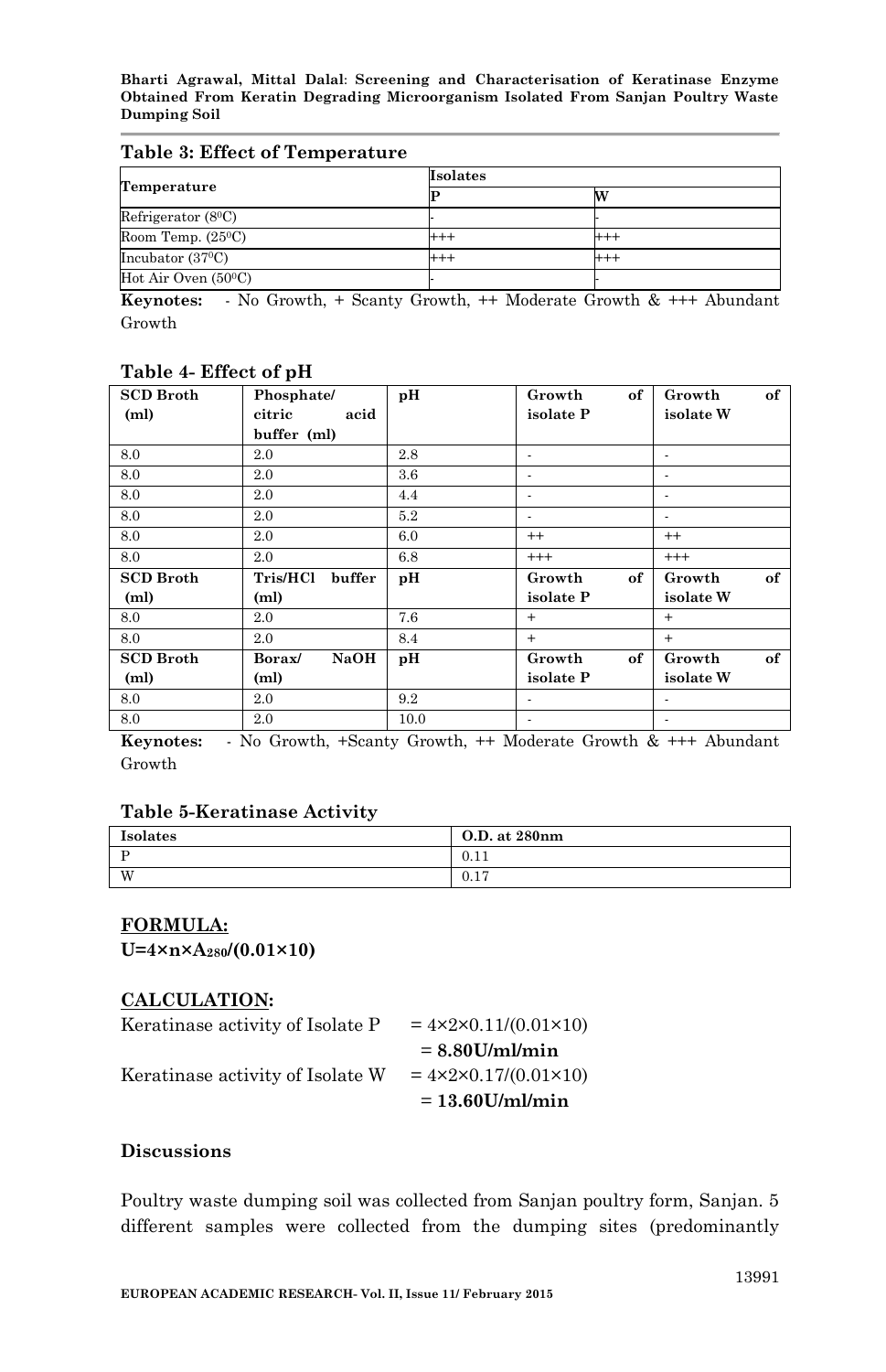#### **Bharti Agrawal, Mittal Dalal**: **Screening and Characterisation of Keratinase Enzyme Obtained From Keratin Degrading Microorganism Isolated From Sanjan Poultry Waste Dumping Soil**

where feathers were dumped). These were pooled together and enriched and then screened to obtain 17 isolates. Of these, isolates P and W were found to have significant positive effect in the degradation of protein and thus indicating good potential for production of protease enzyme. The bacteria with protease enzymes were expected to utilize the keratin in the chicken feathers as metabolites for its growth and reproduction. Chicken feathers are poorly disposed in landfills. Combustion forms the major way of disposal of these feathers and this has had an adverse effect on the environment. Enzymatic hydrolysis of feather wastes could be a safe method of recycling this organic matter into a form that can be utilized by animals as protein feed supplements. Worapot *et al.,* 2005 and Xiang *et al.,* 1992 studied the feather degrading ability of *Bacillus licheniformis* and concluded that its ability to grow well in thermophilic temperature is very important in efficient degradation of feathers. Our study involves bacillus species operating at 25 to  $40^{\circ}$ C, which is the normal temp range found in these areas. The bacteria isolated were found to grow optimally at a temperature of 37°C and therefore would require less energy in a controlled process for efficient and faster degeneration of chicken feathers.

Feather degradation in this study was determined visually. Increase in the turbidity of the feather broth was an indication of bacteria growth and subsequent degradation. Feather degradation by isolated *Bacillus sp.* is confirmation that these bacteria possess a protease capable of reducing disulphide bonds of keratin. *Bacillus* is more adaptable to the environment they inhabit than the other bacteria isolated in this study as shown by the dominance of *Bacillus sp* isolated in the whole study. Thus, *Bacillus sp.* has the property of being stable and makes it the best candidate in the biotechnological industry. Further optimisation of the process needs to be done to make it suitable for commercial use. This includes optimisation of feather concentration with the bacteria directly as well as the isolated enzyme. The isolated enzyme free of the live bacterium would be advantageous for use of the degraded products as animal feed supplements.

Also, specific customised functions for different keratin containing waste products can also be explored. However, the cost effectiveness of the use of enzyme also needs to be studied.

## **Conclusion**

In the present study, two feather degrading bacteria were isolated from poultry waste dumping soil. Characterization carried out in the laboratory showed that this novel bacteria belongs to *Bacillus* genus and were found to have proteolytic (especially Keratinolytic) activity & hence may be used for disposal of chicken feathers. The data generated from this research work indicates that Sanjan poultry waste dumping soil could be a rich source of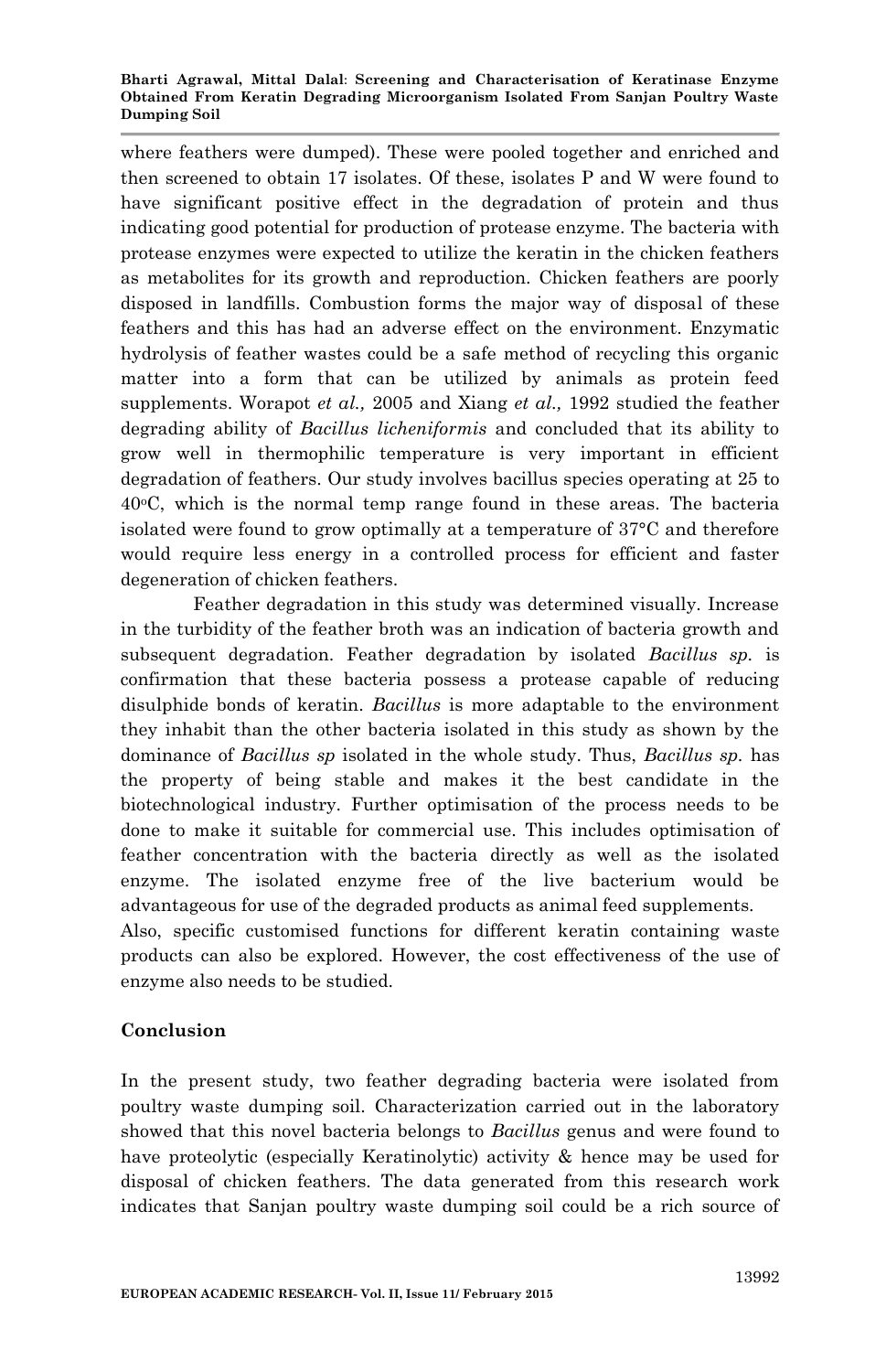feather keratin degrading bacteria producing enzymes that could be put into industrial use as exhibited by the two isolates characterized in this study.

## **Future prospective**

There is need to carry out further studies on these isolates to facilitate industrial uses. Further studies and experiment are recommended to establish degradation of the chicken feathers and other keratin containing wastes for production of animal feed & nitrogen supplements and further optimisation of the parameters like temperature, pH media, feather concentration, etc. can be done to enhance the activity of the isolated species. Investigation of the purification and molecular properties of each enzyme obtained from the isolated species is also important. Further work may be done on *Bacillus sp.* especially in the evaluation of their enzymes as catalysts in biotechnological applications involving bioremediation and hydrolytic reactions.

## **Acknowledgements**

I express my deep sense of gratitude to my guide Mr. Mittal Dalal, head of the pharmacology department, Rofel G. M. Bilakhia College Of Pharmacy, Vapi for their encouragement, admirable patience and affectionate personal attention throughout the period of my research work.

## **REFERENCES**

- **1.** Tanmay Paul et al., Valorization of Chicken Feather Waste for Concomitant Production of Keratinase, Oligopeptides and Essential AminoAcids Under Submerged Fermentation by *Paenibacillus woosongensis* TKB2 Waste Biomass Valor DOI 10.1007/s12649-013- 9267-2
- **2.** Sarita Agrahari and Neeraj Wadhwa, Degradation of chicken feather a poultry waste product by keratinolytic bacteria islated from dumping site at Ghazipur poultry processing plant, *International Journal Of poultry sciences* 9 (5): 482-489, 2010
- **3.** J.M. Kim a, W.J. Lim b, H.J. Suh c,\* Feather-degrading *Bacillus*  species from poultry waste, *Process Biochemistry 37* (2001) 287–291
- **4.** Diana Braikova, Evgenia Vasileva- Tonkova, Adriana Gushterova, Peter Nedkov, *Landes Bioscience*, 2007 pp. 123
- **5.** P. Tamilmani et al., Production of an extracellular feather degrading enzyme by bacillus licheniformis isolated from poultry fffarm soil in namakkal district (Tamilnadu), *International Journal Of poultry sciences* 7 (2): 184-188, 2008.